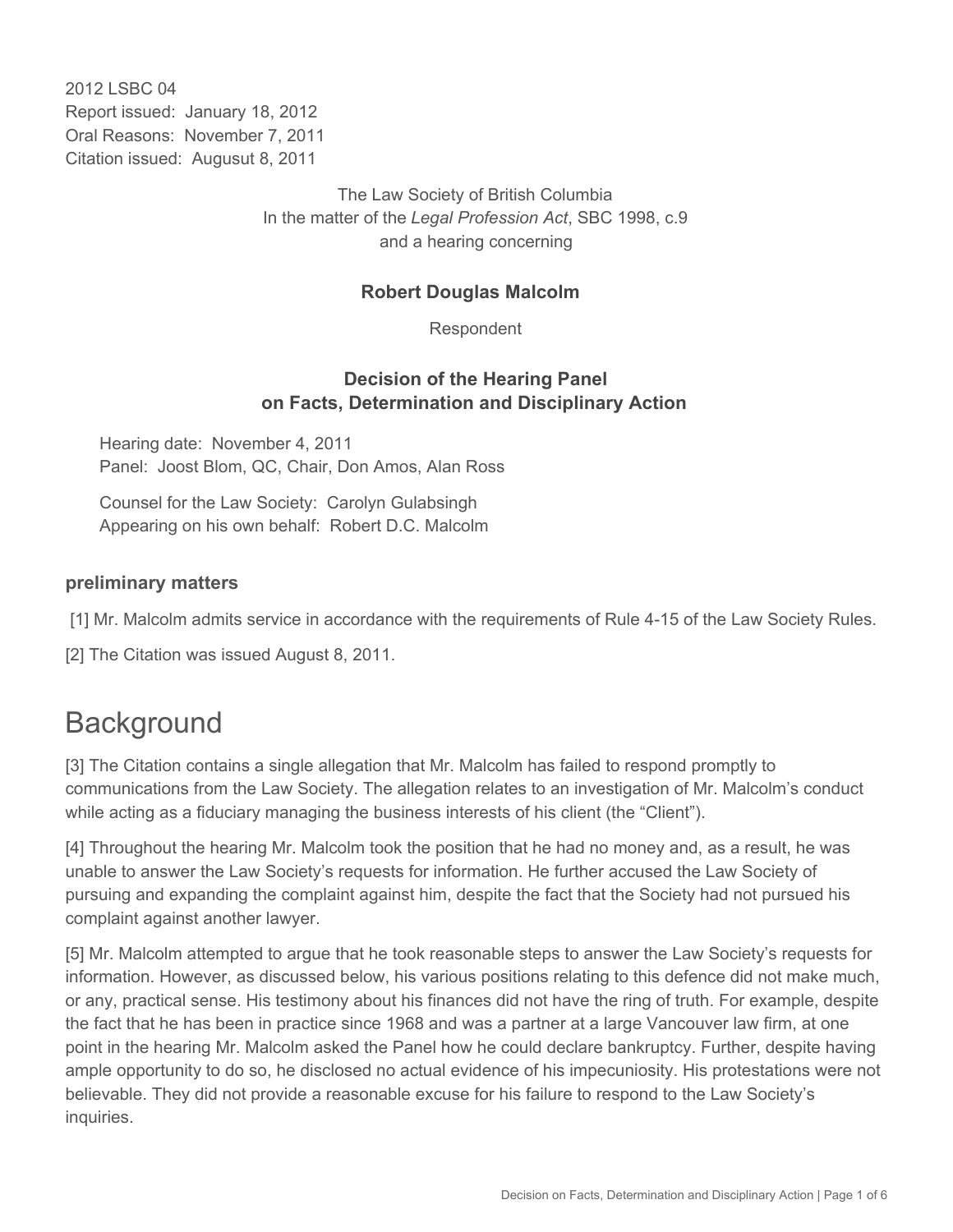## **ONUS AND STANDARD OF PROOF**

[6] The Law Society has the onus of proving the allegations in the Citation.

[7] The standard of proof is the balance of probabilities.

## Facts

[8] The evidence of the Law Society consisted of an affidavit of Mr. Henry Wood, QC as well as viva voce testimony by Mr. Wood under cross-examination by Mr. Malcolm. Mr. Malcolm also testified on his own behalf. Neither the cross-examination of Mr. Wood, nor Mr. Malcolm's testimony materially affected the core of the evidence presented by the Law Society in Mr. Wood's affidavit. As a result, the facts set out below are largely drawn from Mr. Wood's affidavit.

[9] The investigation that gives rise to this matter started after Mr. Malcolm complained about the actions of another lawyer. That lawyer acted for beneficiaries of the Client who were suing Mr. Malcolm.

[10] During the course of looking into the original complaint, the Law Society received information regarding Mr. Malcolm's alleged conduct and commenced the investigation. In order to complete its investigation, the Law Society required Mr. Malcolm to answer questions about his dealings with the Client and the related financial transactions.

[11] The Law Society's investigation was initially assigned to Ms. Shelley Ion, a staff lawyer in the Law Society's Professional Conduct department.

[12] Ms. Ion wrote a letter to Mr. Malcolm dated December 3, 2009 to which he replied by letter on or about December 14, 2009. Mr. Malcolm's letter indicated that his reply was only a partial response.

[13] The Law Society retained Mr. Wood to continue the investigation commenced by Ms. Ion. Mr. Wood first wrote to Mr. Malcolm by letter dated August 16, 2010. In his letter, Mr. Wood asked Mr. Malcolm to provide more comprehensive answers to the questions posed in Ms. Ion's letter dated December 3, 2009.

[14] Mr. Malcolm replied to Mr. Wood's letter dated August 16, 2010 by letter dated August 26, 2010. His letter provided a partial response to the questions posed and extended an offer to meet with Mr. Wood so Mr. Malcolm could explain his relationship and dealings with the Client as well as with the lawyer about whom Mr. Malcolm had complained.

[15] Mr. Wood met with Mr. Malcolm on January 4, 2011. Mr. Wood obtained various documents from him.

[16] After reviewing the documents, Mr. Wood wrote to Mr. Malcolm on May 17, 2011 asking more detailed questions of him. The letter did not contain a deadline for response but asked Mr. Malcolm to contact Mr. Wood within seven days to indicate how much time he would need to provide a comprehensive reply to the questions.

[17] Mr. Wood's May 17, 2011 letter was 11 pages long and included more than 20 questions for Mr. Malcolm to answer.

[18] Mr. Malcolm sent a three-line email to Mr. Wood on May 19, 2011. The email stated: "It may take me some time to digest and respond to your letter." He also attached affidavits, exhibits and transcripts from the proceeding in which he was being sued by the beneficiaries of the Client. The attachments to these emails did not answer the questions Mr. Wood posed to Mr. Malcolm.

[19] Mr. Malcolm told Mr. Wood by email on May 24, 2011 that he was "unable to give…any timeline."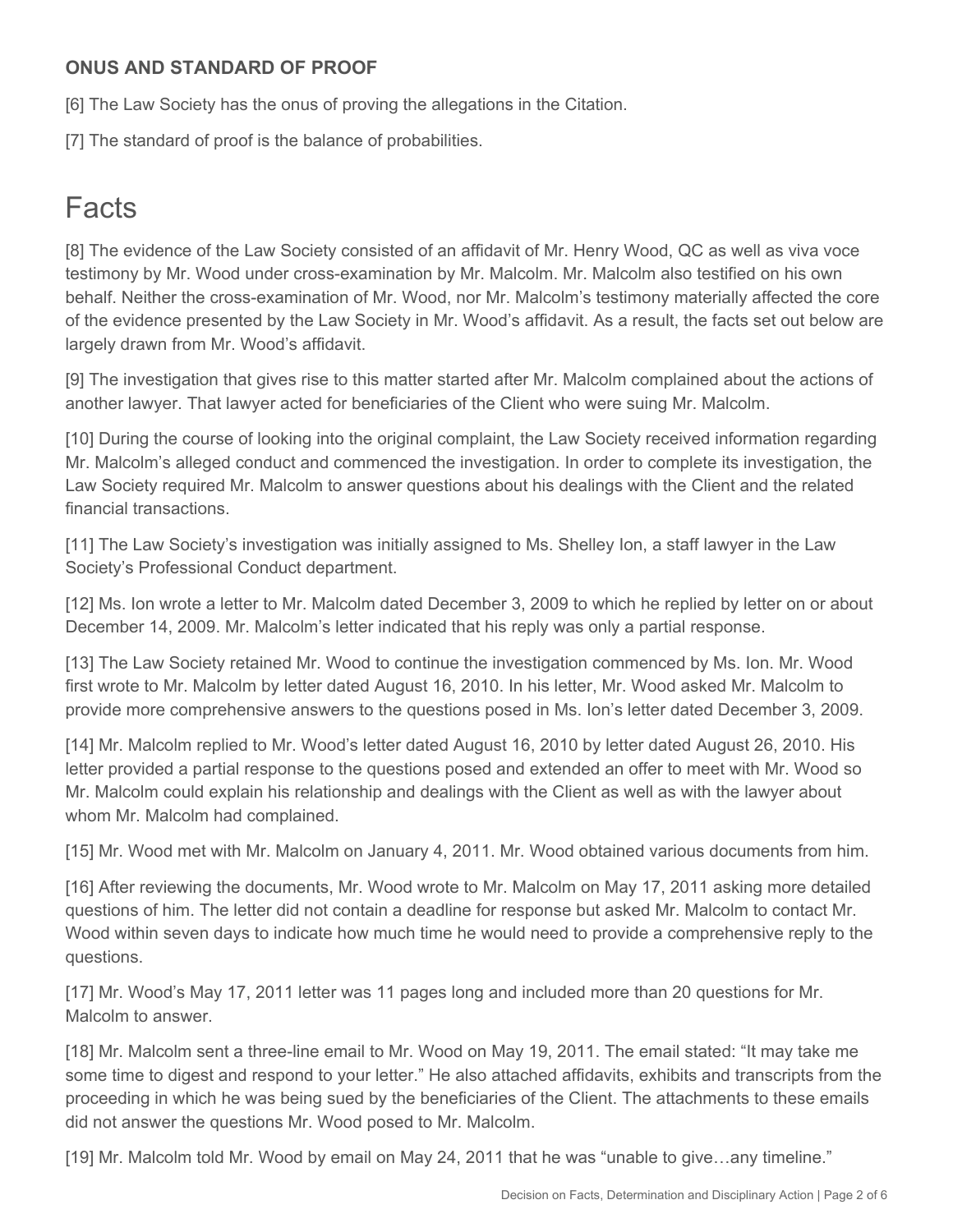[20] Mr. Wood wrote to Mr. Malcolm on May 25, 2011. Mr. Wood told him that his written response to the May 17, 2011 letter was required by June 25, 2011. Mr. Wood also cautioned Mr. Malcolm that any failure to respond to communications from the Law Society could be referred to the Discipline Committee pursuant to the summary hearing process.

[21] On or about May 26, 2011, Mr. Malcolm emailed Mr. Wood and stated that he did not have "the resources to comply with your arbitrary deadline."

[22] On or about May 30, 2011, Mr. Malcolm asked Mr. Wood to set up an appointment with him so he could reply to Mr. Wood's requests. Mr. Wood responded by email indicating that Mr. Malcolm was still required to provide written replies to his inquiries by the stated deadline, unless he could show that he needed more time to gather documents to respond in a meaningful way.

[23] Mr. Wood wrote to Mr. Malcolm again on June 23, 2011 to confirm he had not received Mr. Malcolm's written replies as requested. In this letter, Mr. Wood referred Mr. Malcolm to Chapter 13, Rule 3 of the Professional Conduct Handbook and reminded him again that any failure by a member of the Law Society to respond to questions and requests from the Law Society may be referred to the Chair of the Discipline Committee pursuant to the summary hearing process. Mr. Wood requested Mr. Malcolm's substantive response to the letter dated May 25, 2011 by no later than July 7, 2011. Mr. Wood told Mr. Malcolm that if full and meaningful responses were not received by then, the matter would be referred to the Chair of the Discipline Committee.

[24] Mr. Malcolm emailed Mr. Wood on June 27, 2011 and asked, "Why are you bullying me?" The email stated that Mr. Malcolm had been prepared to meet with Mr. Wood since June 15, 2011 to discuss Mr. Wood's letter dated May 25, 2011.

[25] Mr. Wood wrote to Mr. Malcolm on June 30, 2011 and confirmed that his replies were required in writing. Mr. Wood encouraged Mr. Malcolm to provide specific answers to the questions posed of him along with any related documents.

[26] Mr. Malcolm did not write again after his email of June 27, 2011. At that point the matter was referred to the Discipline Committee of the Law Society. The Citation was issued August 8, 2011.

[27] In cross-examination, Mr. Malcolm testified that the correspondence between him and Mr. Wood "spoke for itself." He did not say that Mr. Wood's letters had misled him into not responding. He said that he felt that there was no point in writing further because "…at some point we were just knocking heads." He clarified that Mr. Wood was either going to agree to a meeting to review the documents or he was going to require a written response.

[28] As noted above, Mr. Malcolm testified that he did not have the funds necessary to respond to Mr. Wood. He also testified that the Client's files, and hence the information necessary to answer the inquiries, were contained in boxes stored in his home.

## **ADVERSE DETERMINATIONS PURSUANT TO SECTION 38(4) AND THE APPLICABLE TESTS**

[29] Pursuant to Section 38(4) of the *Legal Profession Act* there are four adverse determinations available to this Panel. The Law Society submits that the only appropriate finding in this case, involving failure to respond to communications from the Law Society, is a finding of professional misconduct.

## **TEST FOR PROFESSIONAL MISCONDUCT**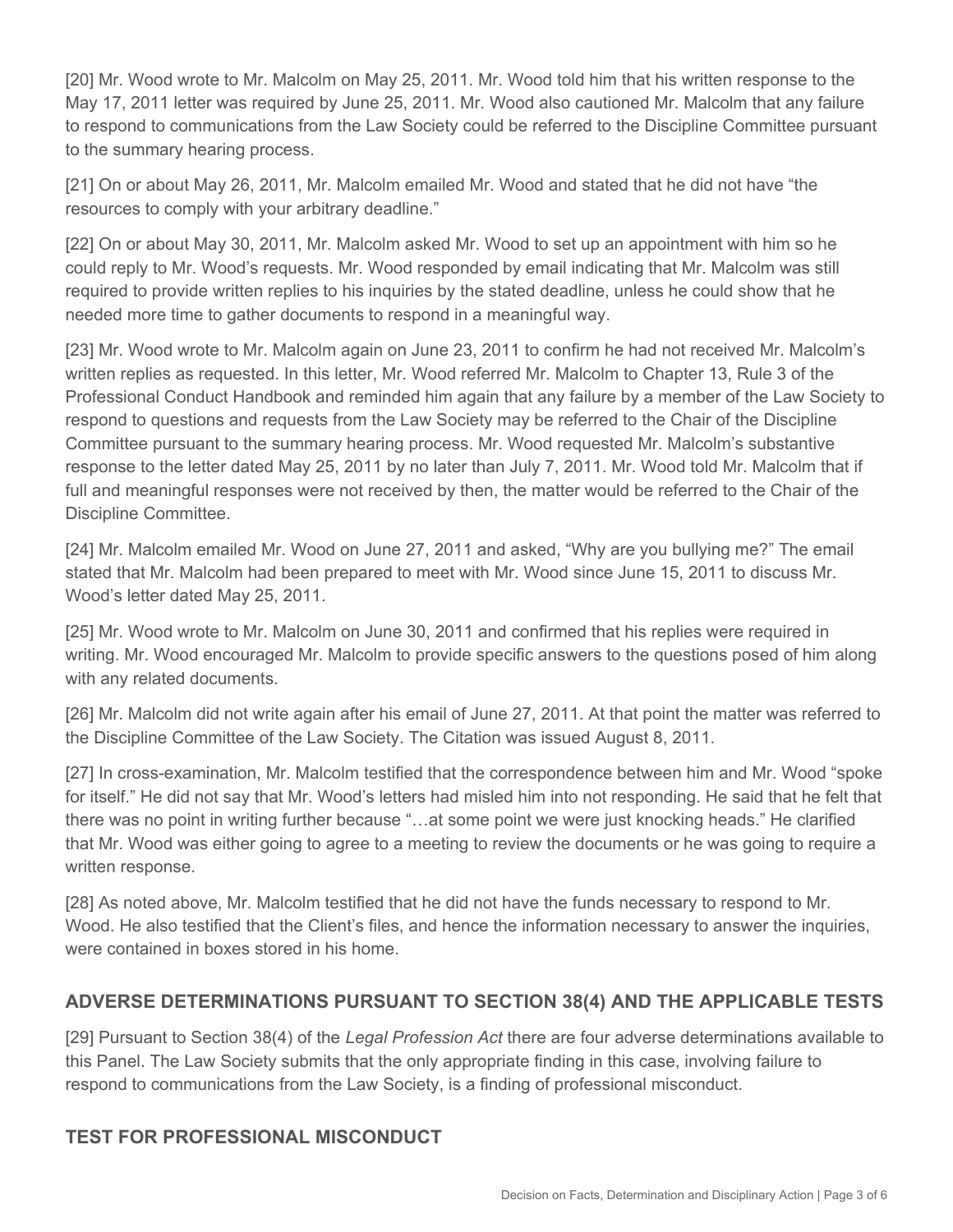[30] The Law Society cites *Law Society of BC v. Martin*, 2005 LSBC 16, as authority for the proposition that the test for "professional misconduct" is "whether the facts as made out disclose a marked departure from that conduct the Law Society expects of its members: if so, it is professional misconduct."

[31] As noted above, Mr. Malcolm's primary defence to the Citation was that he was impecunious and had made reasonable efforts to answer the Law Society's questions by trying to arrange a meeting with Mr. Wood.

## **SUBMISSIONS OF THE PARTIES**

[32] The Law Society's position is that Law Society Rule 3-5(6) requires a lawyer to cooperate fully in an investigation by all available means. We note that, prior to June 18, 2011, Rule 3-5(6) required the lawyer's response to be in writing unless otherwise specified.

[33] Failure to respond to the Law Society is a serious matter and goes to the heart of the Law Society's ability to properly regulate the profession for the good of the public. As stated in *Law Society of BC v. Dobbin*, [1999] LSBC 27:

… that unexplained persistent failure to respond to Law Society communications will always be prima facie evidence of professional misconduct which throws upon the respondent member a persuasive burden to excuse his or her conduct.

[34] The Law Society's position is that Mr. Malcolm has not responded to Mr. Wood's correspondence and has not provided evidence that would excuse his conduct.

[35] Mr. Malcolm's position is that he has no funds to enable him to respond to the Law Society's inquiries. He says that:

(a) he provided a large number of documents to Mr. Wood; and

(b) he has done what he was financially and physically able to do, given that the information is contained in numerous boxes of client files.

[36] Mr. Malcolm did not introduce any information or evidence regarding his financial or health status.

## **DISCUSSION**

[37] The Law Society's position is clear. Mr. Malcolm did not respond to Mr. Wood's inquiries and did not provide a valid excuse.

[38] Mr. Malcolm's position was that he did not have the financial resources available to him to provide answers to Mr. Wood's questions. Mr. Malcolm's testimony in this regard did not have the ring of truth. We note, as examples:

(a) Mr. Malcolm confirmed that the Client's documents are in his possession, but are stored in numerous boxes in his home. As a result, the answers to many of Mr. Wood's questions would have been accessible by reviewing documents in his possession;

(b) Mr. Malcolm appeared to be of the view that it would be Mr. Wood's responsibility to review the boxes of documents and determine the answers to his own questions. Mr. Wood's correspondence left no doubt that that was not the case;

(c) Mr. Malcolm was able to send short unresponsive emails to Mr. Wood. Longer, responsive emails would not have cost anymore;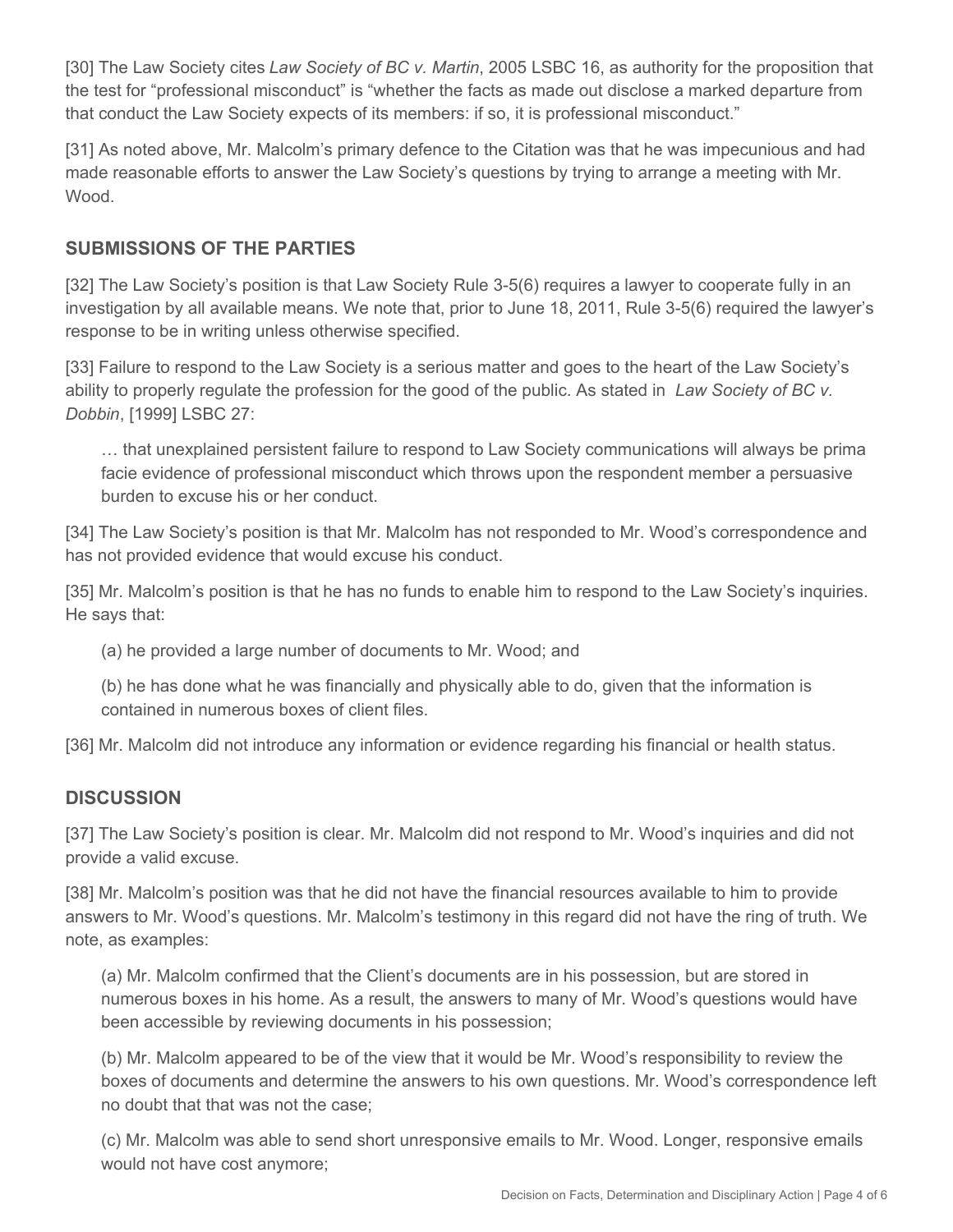(d) At one point in the hearing, Mr. Malcolm sought to introduce a number of documents into evidence. When counsel for the Law Society objected, in part because Mr. Malcolm did not have sufficient copies for all Panel members and parties, he stated that he did not have sufficient funds to make photocopies of these documents. Given that the cost of making those copies would have been, we estimate, less than \$20, Mr. Malcolm's position was, frankly, absurd;

(e) As noted above, Mr. Malcolm asked the Panel how he could go about declaring bankruptcy. He also testified that he had earlier spoken to Law Society staff about taking this step. Leaving aside the incongruity of a lawyer with more than 40 years of experience asking the Law Society how to declare bankruptcy, Mr. Malcolm was faced with the obvious fact that, despite the passage of a substantial amount of time, he had not taken any steps to declare bankruptcy;

(f) Mr. Malcolm did not tender any evidence of his own impecuniosity apart from his own veiled statements that he does not have any money. He did not produce bank statements, foreclosure proceedings, collection letters or tax returns.

[39] Based solely upon his testimony, the Panel did not find Mr. Malcolm's claims of impecuniosity to be believable. It follows that we did not find that he had provided a valid excuse for not responding in writing to Mr. Wood's questions.

[40] As a result, we find that the evidence establishes that the Law Society, through Mr. Wood, made requests for information from Mr. Malcolm. Based upon the Dobbin decision (supra), that evidence sets up a strong prima facie case for Mr. Malcolm to meet. Mr. Malcolm did not meet the persuasive burden upon him. His failure to respond to the Law Society was persistent and unexplained. It continued to the date of the hearing.

## **Determination**

[41] Based upon the foregoing, we find that Mr. Malcolm's actions in failing to respond to the inquiries of the Law Society constitute professional misconduct.

# Disciplinary Action

[42] We have reviewed the prior decisions included in the Law Society's Brief and considered the factors considered in *Law Society of BC v. Ogilvie*, [1999] LSBC 17. As noted above, the failure to respond to the Law Society promptly is a grave matter and goes to the heart of the protection of the public by the Law Society. As noted in the Dobbin decision (supra):

20. The duty to reply to communications from the Law Society is in yet another category. While it is true that the duty to reply is only found explicitly set out in Chapter 13, Rule 3, of the Professional Conduct Handbook it is a cornerstone of our independent, self-governing profession. If the Law Society cannot count on prompt, candid, and complete replies by members to its communications it will be unable to uphold and protect the public interest, which is the Law Society's paramount duty. The duty to reply to communications from the Law Society is at the heart of the Law Society's regulation of the practice of law and it is essential to the Law Society's mandate to uphold and protect the interest of its members. If members could ignore communications from the Law Society, the profession would not be governed but would be in a state of anarchy".